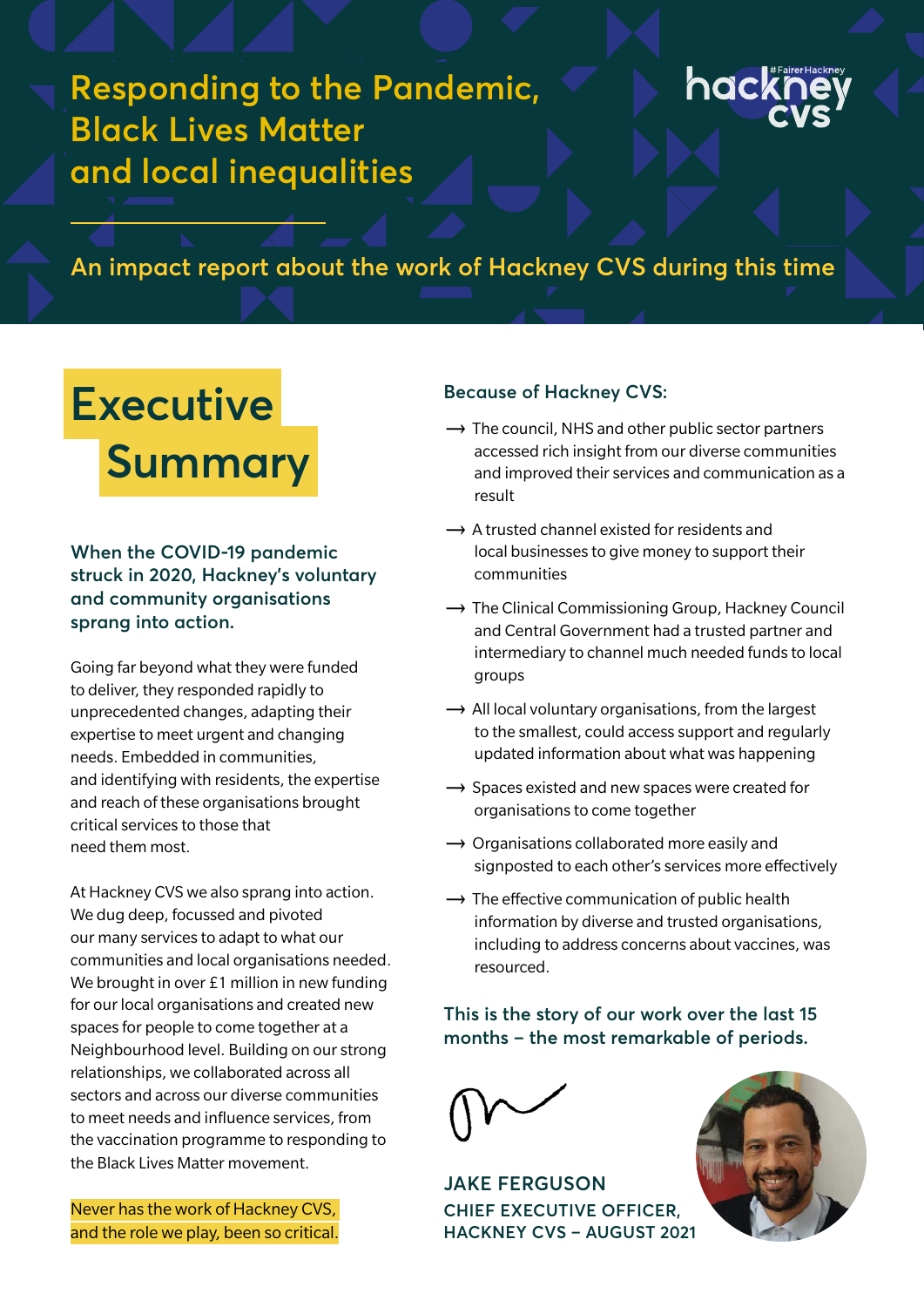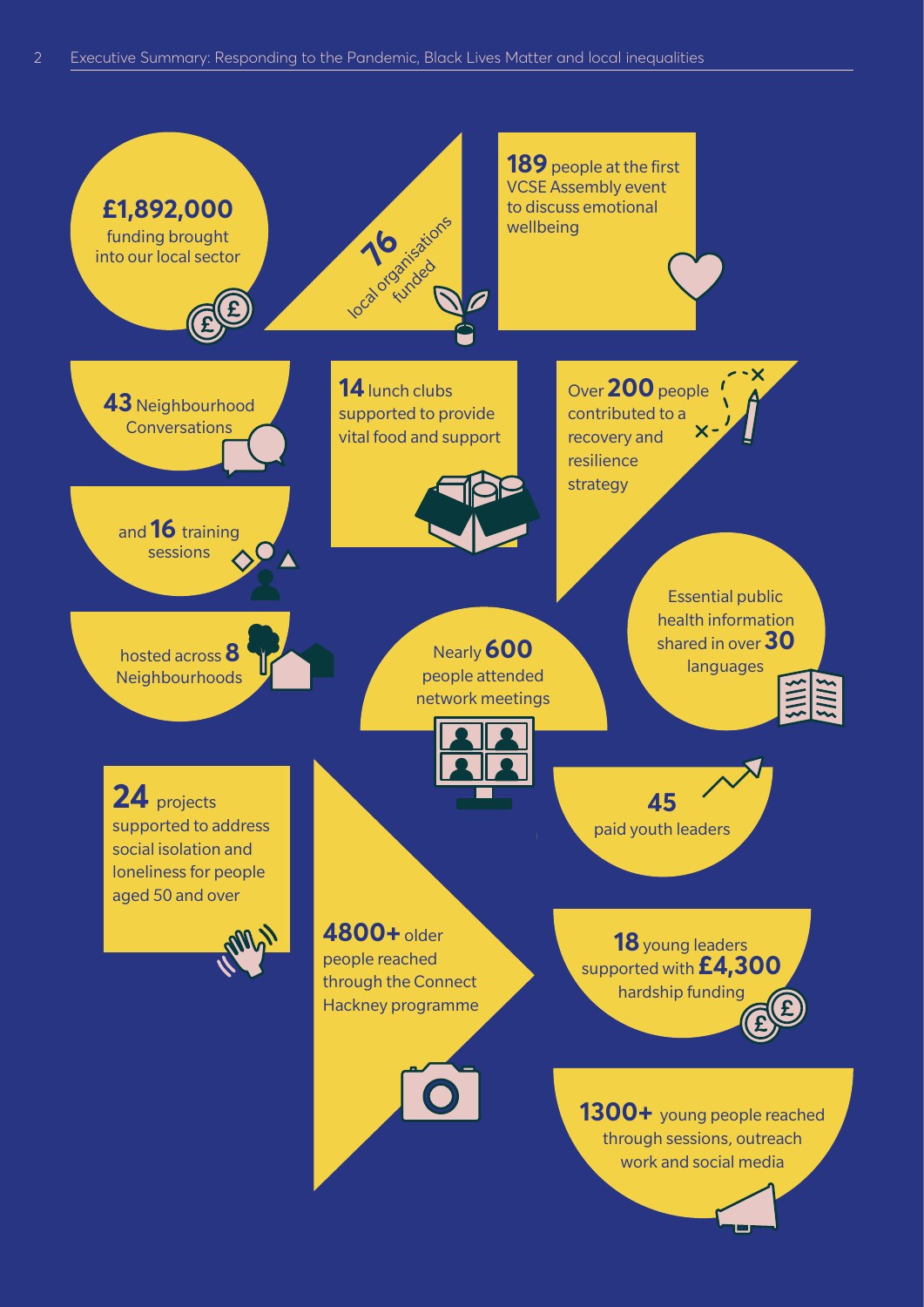# **Our work through COVID-19**

# **We brought in nearly £2 million of new funding for our community**

When the pandemic hit, there was an urgent need to channel funds to community groups caring for Hackney's diverse communities through the crisis. We quickly spun up and adapted our existing community giving programme (Hackney Giving) to meet this need. We secured funding from the local Clinical Commissioning Group, the City and Hackney Public Health department and central Government and provided a trusted channel for local residents and businesses to give money to support their communities. Over the last 17 months, we have distributed over £1,100,000 in 131 grants, ranging from £749 to £30,000, to 93 local organisations, with another £100,000 to be distributed soon. We also led an alliance of youth organisations to secure £750,000 over two years from MOPAC's MyEnds programme to create a partnership in the Hackney Wick area support a number of youth projects in delivering violence reduction work in the area.

Early in the pandemic, local groups used the funding mostly to provide food and other necessities, to provide advice and ensure continued contact with residents during lockdown.

As the pandemic continued, several rounds of funding distributed through Hackney Giving supported organisations to help keep local people safe, by making sure that everyone had access to accurate and up to date public health information, and to support engagement at vaccine pop up clinics and the vaccine bus. Through our funding, essential public health information has been shared across our community in over 30 languages.

The impact of the pandemic on mental health for all ages, across communities, has been a constant concern. Existing mental health issues have been exacerbated and new mental health inequalities have emerged. As society begins to reopen, funding is increasingly being used to make a positive difference to people's wellbeing, reduce isolation and loneliness and help people living with mental health issues.

## **We showed leadership following the murder of George Floyd**



2020 will be remembered not only for coronavirus but for the racist murder of George Floyd.

We drafted an anti-racism manifesto for our local public sector partners, which Hackney Council included in their own anti-racism strategy.

We supported Hackney's voluntary and community sector to process and respond to the death of George Floyd by hosting sessions for the community on what it meant for Hackney. We supported the creation of a community accountability board overseeing Hackney Council's programme to improve outcomes for young black men.